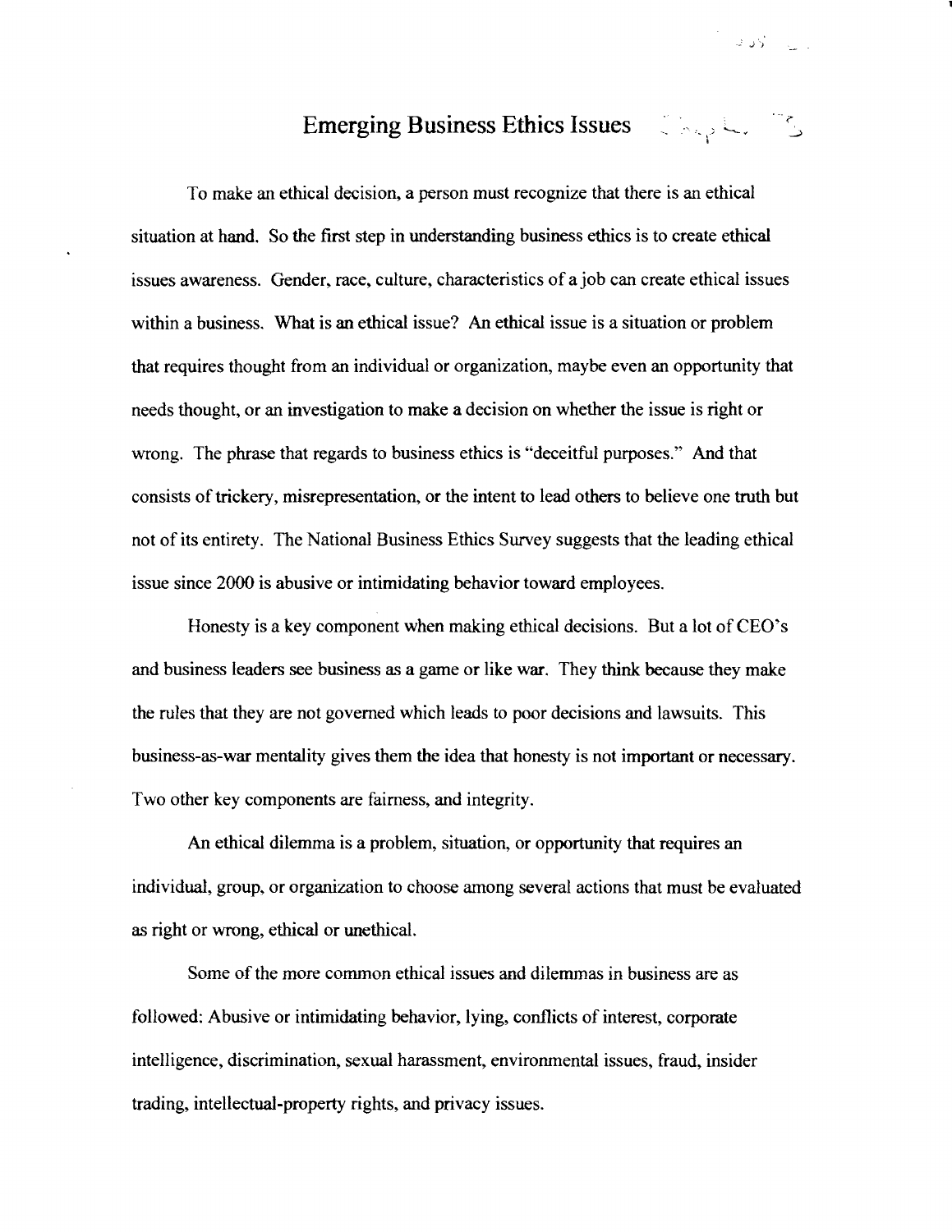Abusive or intimidating behavior, as I mentioned before, is the most common ethical problem within a business. What is abusive or intimidating behavior is really hard to define because people have different perceptions as to what is abusive or intimidating. Physical threats, false accusations, being annoying, profanity, insults, yelling, or ignoring someone are some actions that people may conceive as abusive or intimidating. Why are these actions so hard to define? Well, one person may think that a profane word isn't bad but to someone else it's really offensive and insulting. With a culture that's so diverse there's a fine line that's crossed too often. Bullying creates a hostile environment, and is usually associated with sexual harassment. So why do workers tolerate such behavior? 81% of bullying is by supervisors.

There are two types of lying: commission and omission. Commission lying is creating a perception or belief by words that intentionally deceive the receiver of the message. Omission lying is intentionally not informing the channel member of any difference, problems, safety warnings, or negative issues relating to the product, service. Some business people believe that lying occasionally is a must in order to succeed. You have to ask yourself whether those lies distort the values that are associated with ethical behavior.

"Conflicts of interest" is pretty self-explanatory. It exists when a person must choose between his/her gain, the organizations, or of some other group. Also, keep private and business matters separate. The same goes for bribery, we all know what bribery is and the consequences are. There are two types of bribery though, active bribery and passive bribery. Active bribery is where the person who promises or gives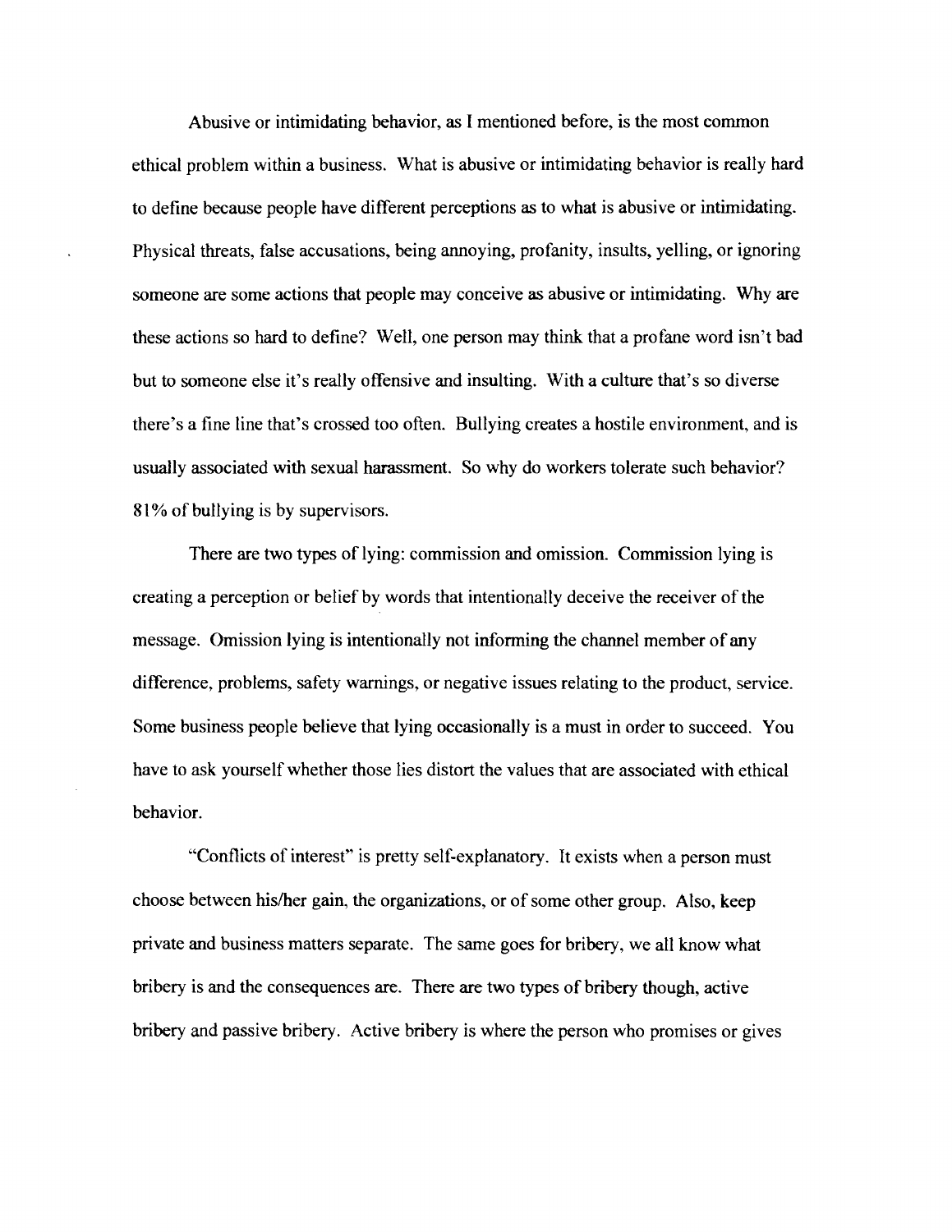the bribe commits the offense. The person who receives the bribe commits passive bribery.

Corporate intelligence is the collection and analysis of information on markets, technologies, customers, and competitors. Corporate intelligence is the discovery of important information to stay competitive. Some ways to get valuable information is hacking, dumpster diving (stuff that is discarded on a public street is considered fair game), social engineering, bribery, and hiring away key employees.

Discrimination of race, color, religion, sex, marital status, sexual orientation, public assistance status, disability, age, national origin, or veteran status is considered discrimination and is illegal in the U.S. 70,000 to 80,000 cases of discrimination charges are filed annually.

Sexual harassment is any repeated, unwanted behavior of a sexual nature perpetrated upon one individual by another. The acts may be verbal, written, visual, or physical and in order for it to be sexual harassment it has to be unwanted, the act was severe and disrupt his/her conditions of employment, and also that a reasonable person would find it hostile or offensive.

Environmental issues are now becoming the significant business concerns. Global warming, water pollution and waster management are the main issues today. Recycling plastics especially will be the problem for the twenty first century.

Fraud, in general, is any purposeful communication that deceives, manipulates, or conceals facts in order to create a false impression. There are many types of fraud including: accounting fraud, marketing fraud, implied falsity, labeling issues, consumer